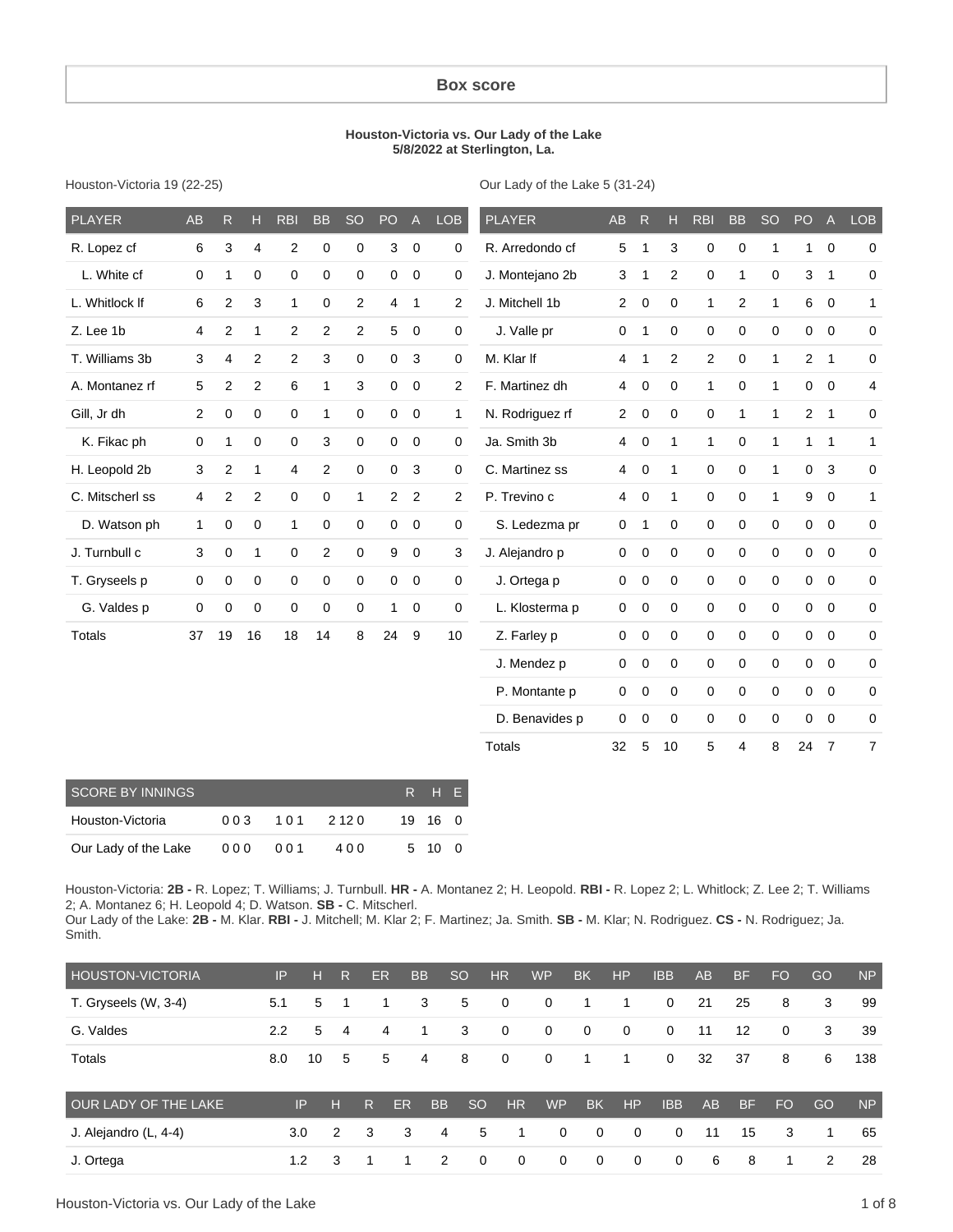| L. Klosterma | 1.1 |                |                         | 0  | $\overline{0}$             | $\mathbf{0}$             | $\overline{0}$ | $\overline{0}$ | $\overline{0}$ | $\overline{1}$ | $\mathbf 0$  | 4            | -6 | - 3            | 1.           | -21 |
|--------------|-----|----------------|-------------------------|----|----------------------------|--------------------------|----------------|----------------|----------------|----------------|--------------|--------------|----|----------------|--------------|-----|
| Z. Farley    | 0.1 | $\overline{0}$ | 2                       | 2  | 4                          | -1                       | $\mathbf{0}$   | $\mathbf{0}$   | 2              | $\overline{0}$ | $\mathbf 0$  | - 1          | 5  | $\overline{0}$ | $\mathbf{0}$ | 25  |
| J. Mendez    | 1.0 | 3              | $\overline{\mathbf{3}}$ | 3  | $\mathbf{0}$               | -1                       | $\mathbf{0}$   | $\mathbf{0}$   | $\overline{0}$ | $\overline{0}$ | 0            | 6            | 6  | $\overline{0}$ | 2            | -27 |
| P. Montante  | 0.1 | $\mathcal{P}$  | -4                      | 4  | $\overline{\phantom{0}}^2$ | $\overline{\phantom{1}}$ | $\overline{1}$ | $\overline{0}$ | $\overline{0}$ | $\overline{0}$ | $\mathbf 0$  | $\mathbf{3}$ | 5  | $\mathbf 0$    | $\mathbf{0}$ | 22  |
| D. Benavides | 0.1 | 5 <sup>1</sup> | 5 <sup>5</sup>          | 5  | $\overline{\phantom{0}}^2$ | $\overline{0}$           | $\overline{1}$ | $\overline{0}$ | $\overline{0}$ | $\overline{0}$ | 0            | 6            | 8  | - 0            | 1            | 26  |
| Totals       | 8.0 | 16             | 19                      | 18 | 14                         | 8                        | 3              | $\mathbf{0}$   | 2              | - 1            | $\mathbf{0}$ | -37          | 53 |                | 7            | 214 |

Houston-Victoria: **Batters Faced -** T. Gryseels 25; G. Valdes 12. **HBP -** T. Gryseels.

Our Lady of the Lake: **Batters Faced -** J. Alejandro 15; J. Ortega 8; L. Klosterma 6; Z. Farley 5; J. Mendez 6; P. Montante 5; D. Benavides 8. **HBP -** L. Klosterma.

**Start:** 2:00 PM **Duration:** 3:35 **Attendance:** 0

Weather: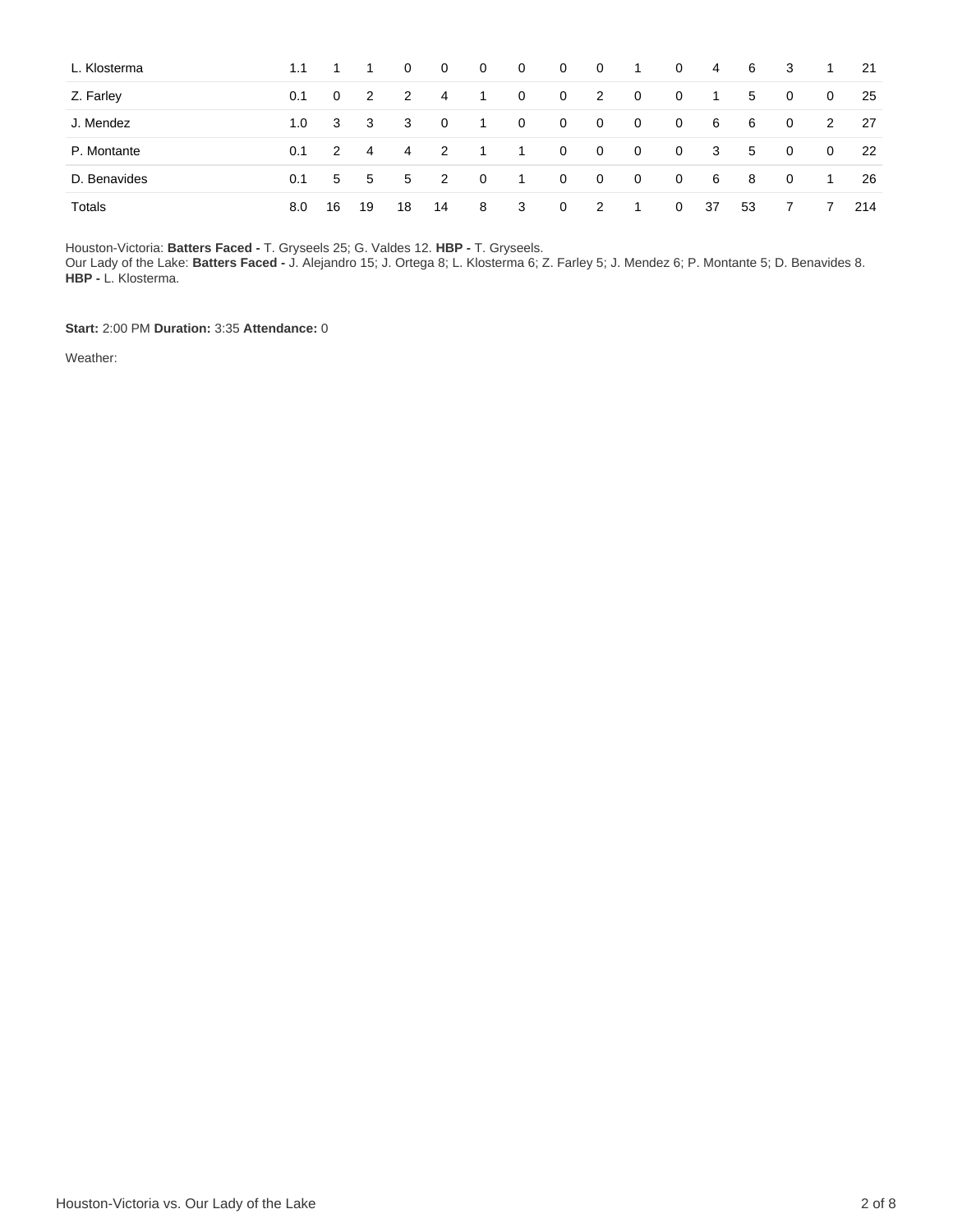# **Scoring Summary**

| <b>INNINGS</b>              | <b>PLAY</b>                                                                                                                         | $V - H$  |
|-----------------------------|-------------------------------------------------------------------------------------------------------------------------------------|----------|
| Houston-Victoria<br>3rd     | A. Montanez homered to left field, 3 RBI; T. Williams scored; R. Lopez scored.                                                      | $3 - 0$  |
| Houston-Victoria<br>4th     | R. Lopez doubled to left field, RBI; J. Turnbull advanced to second, out at third If to 3b; C. Mitscherl scored.                    | $4 - 0$  |
| Houston-Victoria<br>6th     | H. Leopold scored on a passed ball, unearned.                                                                                       | $5 - 0$  |
| Our Lady Of The Lake<br>6th | Ja. Smith singled to left field, RBI; N. Rodriguez advanced to second; M. Klar scored.                                              | $5 - 1$  |
| Houston-Victoria<br>7th     | H. Leopold walked, RBI; K. Fikac advanced to second; T. Williams advanced to third; Z. Lee scored.                                  | $6 - 1$  |
| Houston-Victoria<br>7th     | D. Watson reached on a fielder's choice, RBI; H. Leopold out at second ss to 2b; K. Fikac advanced to third; T. Williams<br>scored. | $7 - 1$  |
| Our Lady Of The Lake<br>7th | J. Mitchell walked, RBI; J. Montejano advanced to second; R. Arredondo advanced to third; S. Ledezma scored.                        | $7 - 2$  |
| Our Lady Of The Lake<br>7th | M. Klar doubled to left field, 2 RBI; J. Mitchell advanced to third; J. Montejano scored; R. Arredondo scored.                      | $7 - 4$  |
| Our Lady Of The Lake<br>7th | F. Martinez grounded out to 2b, RBI; M. Klar advanced to third; J. Valle scored.                                                    | $7 - 5$  |
| Houston-Victoria<br>8th     | T. Williams doubled to left field, 2 RBI; L. Whitlock scored; R. Lopez scored.                                                      | $9 - 5$  |
| Houston-Victoria<br>8th     | H. Leopold homered to left field, 3 RBI; K. Fikac scored; T. Williams scored.                                                       | $12 - 5$ |
| Houston-Victoria<br>8th     | R. Lopez singled to center field, RBI; L. White advanced to third; C. Mitscherl scored.                                             | $13 - 5$ |
| Houston-Victoria<br>8th     | L. Whitlock singled, RBI; R. Lopez advanced to second; L. White scored.                                                             | $14 - 5$ |
| Houston-Victoria<br>8th     | Z. Lee singled to right field, 2 RBI; L. Whitlock scored; R. Lopez scored.                                                          | $16 - 5$ |
| Houston-Victoria<br>8th     | A. Montanez homered to left field, 3 RBI; T. Williams scored; Z. Lee scored.                                                        | $19 - 5$ |

## **All Plays**

### **Houston-Victoria Top of 1st Inning**

R. Lopez flied out to rf. (1 out)

L. Whitlock struck out swinging. (2 out)

Z. Lee walked.

T. Williams walked; Z. Lee advanced to second.

A. Montanez struck out swinging. (3 out)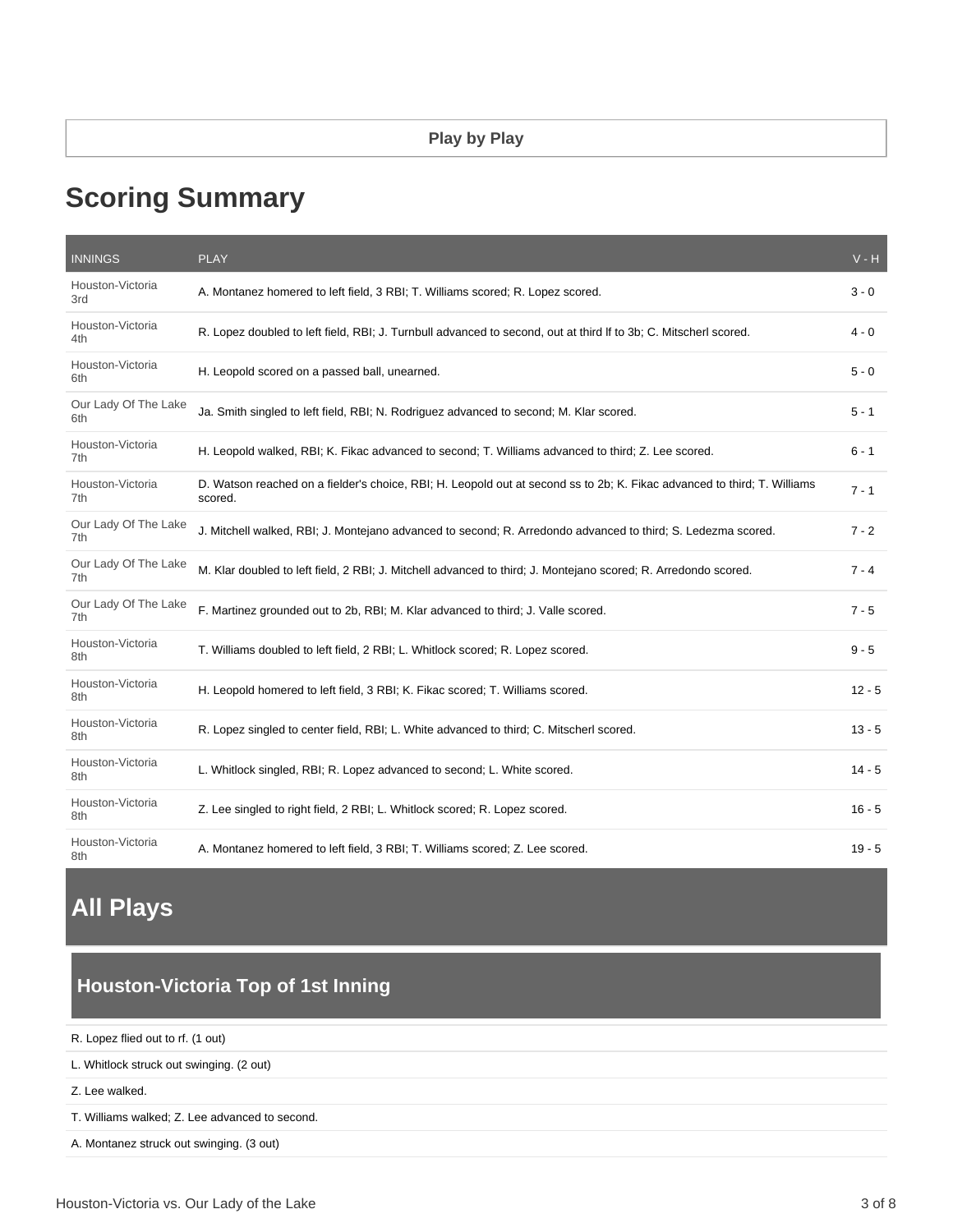### **Our Lady of the Lake Bottom of 1st Inning**

R. Arredondo singled to first base.

- J. Montejano walked; R. Arredondo advanced to second.
- J. Mitchell fouled out to lf; J. Montejano advanced to second; R. Arredondo advanced to third. (1 out)

M. Klar struck out swinging. (2 out)

F. Martinez grounded out to ss. (3 out)

**Inning Summary: 0 Runs , 1 Hits , 0 Errors , 2 LOB**

### **Houston-Victoria Top of 2nd Inning**

Gill, Jr walked.

H. Leopold flied out to lf. (1 out)

C. Mitscherl struck out swinging. (2 out)

J. Turnbull lined out to 2b. (3 out)

**Inning Summary: 0 Runs , 0 Hits , 0 Errors , 1 LOB**

#### **Our Lady of the Lake Bottom of 2nd Inning**

N. Rodriguez hit by pitch.

Ja. Smith flied out to cf. (1 out)

C. Martinez flied out to cf. (2 out)

N. Rodriguez stole second.

P. Trevino struck out swinging. (3 out)

**Inning Summary: 0 Runs , 0 Hits , 0 Errors , 1 LOB**

#### **Houston-Victoria Top of 3rd Inning**

R. Lopez singled to third base.

L. Whitlock struck out swinging. (1 out)

Z. Lee struck out swinging. (2 out)

T. Williams walked; R. Lopez advanced to second.

**A. Montanez homered to left field, 3 RBI; T. Williams scored; R. Lopez scored.**

Gill, Jr grounded out to ss. (3 out)

**Inning Summary: 3 Runs , 2 Hits , 0 Errors , 0 LOB**

#### **Our Lady of the Lake Bottom of 3rd Inning**

R. Arredondo singled to center field.

R. Arredondo advanced to second on a balk.

J. Montejano lined out to ss. (1 out)

Houston-Victoria vs. Our Lady of the Lake 4 of 8 and 4 of 8 and 4 of 8 and 4 of 8 and 4 of 8 and 4 of 8 and 4 of 8 and 4 of 8 and 4 of 8 and 4 of 8 and 4 of 8 and 4 of 8 and 4 of 8 and 4 of 8 and 4 of 8 and 4 of 8 and 4 of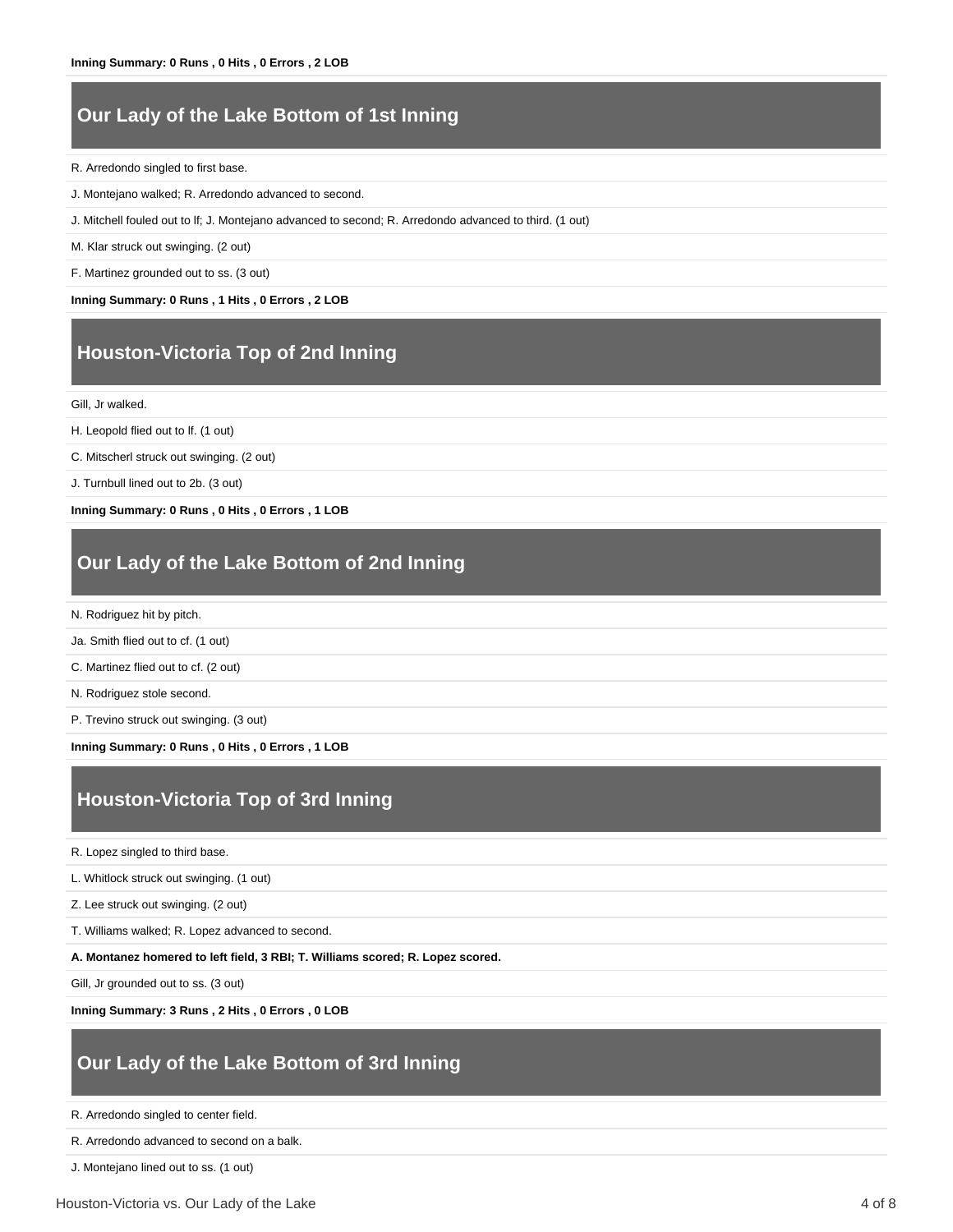J. Mitchell walked.

M. Klar flied out to lf. (2 out)

F. Martinez struck out looking. (3 out)

**Inning Summary: 0 Runs , 1 Hits , 0 Errors , 2 LOB**

### **Houston-Victoria Top of 4th Inning**

J. Ortega to p for J. Alejandro.

H. Leopold grounded out to 2b. (1 out)

C. Mitscherl singled to shortstop.

C. Mitscherl advanced to second on a passed ball.

C. Mitscherl advanced to third on a passed ball.

J. Turnbull walked.

**R. Lopez doubled to left field, RBI; J. Turnbull advanced to second, out at third lf to 3b; C. Mitscherl scored.**

L. Whitlock singled to right field; R. Lopez advanced to third, out at home rf to c. (3 out)

**Inning Summary: 1 Runs , 3 Hits , 0 Errors , 1 LOB**

#### **Our Lady of the Lake Bottom of 4th Inning**

N. Rodriguez grounded out to 3b. (1 out)

Ja. Smith grounded out to 3b. (2 out)

C. Martinez flied out to cf. (3 out)

**Inning Summary: 0 Runs , 0 Hits , 0 Errors , 0 LOB**

#### **Houston-Victoria Top of 5th Inning**

Z. Lee popped up to 1b. (1 out)

T. Williams grounded out to ss. (2 out)

A. Montanez walked.

L. Klosterma to p for J. Ortega.

Gill, Jr flied out to rf. (3 out)

**Inning Summary: 0 Runs , 0 Hits , 0 Errors , 1 LOB**

### **Our Lady of the Lake Bottom of 5th Inning**

P. Trevino flied out to lf. (1 out)

R. Arredondo struck out looking. (2 out)

J. Montejano singled to left field.

J. Mitchell struck out swinging. (3 out)

**Inning Summary: 0 Runs , 1 Hits , 0 Errors , 1 LOB**

#### **Houston-Victoria Top of 6th Inning**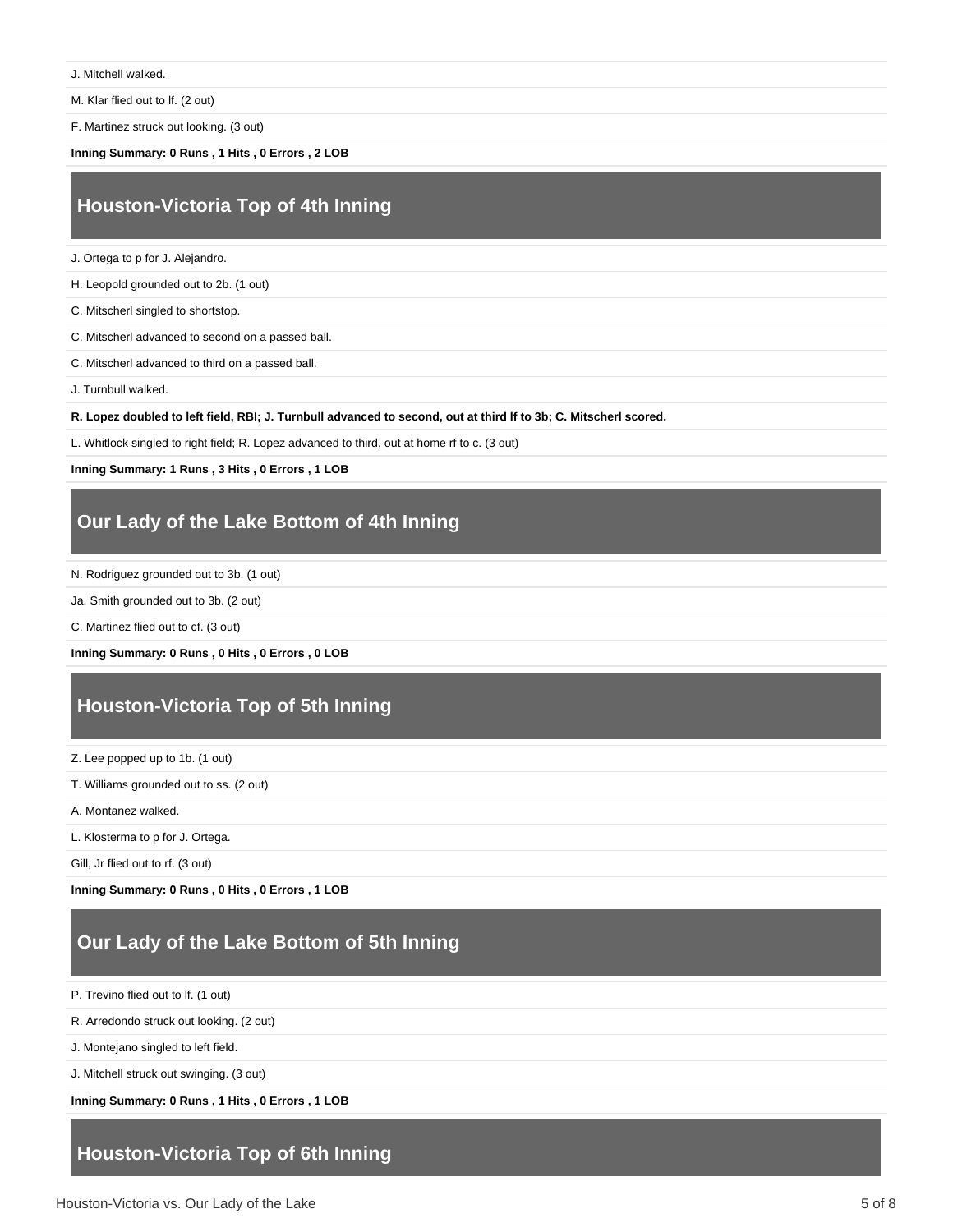H. Leopold hit by pitch.

H. Leopold advanced to second on a passed ball.

C. Mitscherl grounded out to 3b, SAC, bunt; H. Leopold advanced to third. (1 out)

#### **H. Leopold scored on a passed ball, unearned.**

J. Turnbull doubled to left center.

R. Lopez flied out to lf. (2 out)

L. Whitlock flied out to cf. (3 out)

**Inning Summary: 1 Runs , 1 Hits , 0 Errors , 1 LOB**

### **Our Lady of the Lake Bottom of 6th Inning**

M. Klar singled up the middle.

F. Martinez flied out to lf. (1 out)

M. Klar stole second.

N. Rodriguez walked.

**Ja. Smith singled to left field, RBI; N. Rodriguez advanced to second; M. Klar scored.**

G. Valdes to p for T. Gryseels.

C. Martinez singled to left field; Ja. Smith advanced to second, out at third lf to 3b to 2b to ss, caught stealing; N. Rodriguez advanced to third, out at home ss to c, caught stealing. (3 out)

#### **Inning Summary: 1 Runs , 3 Hits , 0 Errors , 1 LOB**

### **Houston-Victoria Top of 7th Inning**

Z. Farley to p for L. Klosterma.

Z. Lee walked.

T. Williams walked; Z. Lee advanced to second.

A. Montanez struck out swinging. (1 out)

K. Fikac pinch hit for Gill, Jr.

T. Williams advanced to second on a balk; Z. Lee advanced to third on a balk.

K. Fikac walked.

**H. Leopold walked, RBI; K. Fikac advanced to second; T. Williams advanced to third; Z. Lee scored.**

D. Watson pinch hit for C. Mitscherl.

J. Mendez to p for Z. Farley.

**D. Watson reached on a fielder's choice, RBI; H. Leopold out at second ss to 2b; K. Fikac advanced to third; T. Williams scored.**

J. Turnbull grounded out to 1b unassisted. (3 out)

**Inning Summary: 2 Runs , 0 Hits , 0 Errors , 2 LOB**

#### **Our Lady of the Lake Bottom of 7th Inning**

C. Mitscherl to ss for D. Watson.

P. Trevino singled up the middle.

S. Ledezma pinch ran for P. Trevino.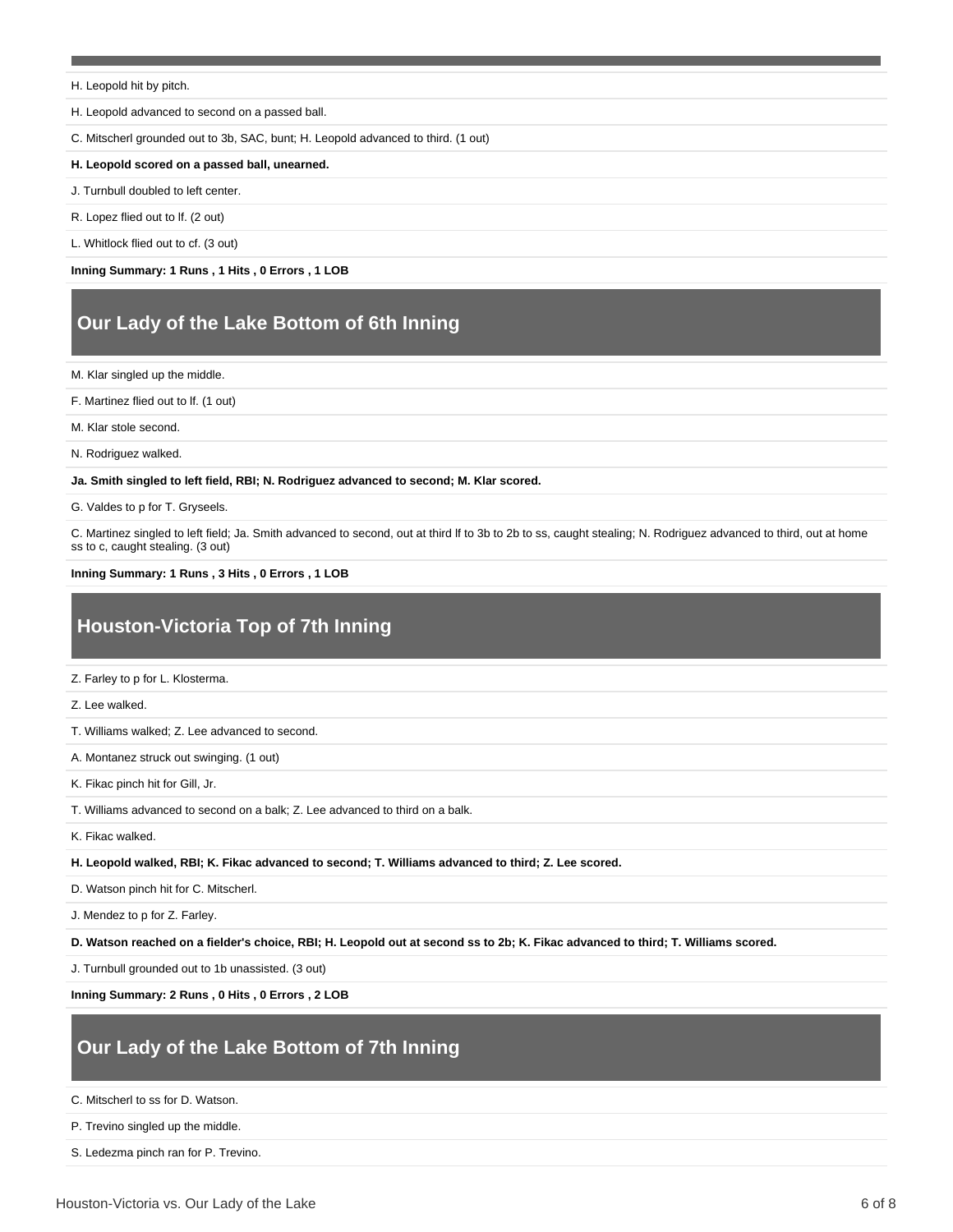#### R. Arredondo singled up the middle; S. Ledezma advanced to second.

J. Montejano singled to left field; R. Arredondo advanced to second; S. Ledezma advanced to third.

**J. Mitchell walked, RBI; J. Montejano advanced to second; R. Arredondo advanced to third; S. Ledezma scored.**

**M. Klar doubled to left field, 2 RBI; J. Mitchell advanced to third; J. Montejano scored; R. Arredondo scored.**

J. Valle pinch ran for J. Mitchell.

**F. Martinez grounded out to 2b, RBI; M. Klar advanced to third; J. Valle scored.**

N. Rodriguez struck out swinging. (2 out)

Ja. Smith struck out looking. (3 out)

**Inning Summary: 4 Runs , 4 Hits , 0 Errors , 1 LOB**

### **Houston-Victoria Top of 8th Inning**

J. Mitchell to 1b for J. Valle.

P. Trevino to c for S. Ledezma.

R. Lopez singled to left center.

L. Whitlock singled to right field; R. Lopez advanced to second.

L. Whitlock advanced to second on a passed ball; R. Lopez advanced to third on a passed ball.

Z. Lee struck out swinging. (1 out)

#### **T. Williams doubled to left field, 2 RBI; L. Whitlock scored; R. Lopez scored.**

P. Montante to p for J. Mendez.

A. Montanez struck out looking. (2 out)

K. Fikac walked.

#### **H. Leopold homered to left field, 3 RBI; K. Fikac scored; T. Williams scored.**

C. Mitscherl singled to right field.

C. Mitscherl stole second.

J. Turnbull walked.

L. White pinch ran for J. Turnbull.

D. Benavides to p for P. Montante.

**R. Lopez singled to center field, RBI; L. White advanced to third; C. Mitscherl scored.**

**L. Whitlock singled, RBI; R. Lopez advanced to second; L. White scored.**

L. Whitlock advanced to second on a passed ball; R. Lopez advanced to third on a passed ball.

**Z. Lee singled to right field, 2 RBI; L. Whitlock scored; R. Lopez scored.**

T. Williams singled to left field; Z. Lee advanced to second.

**A. Montanez homered to left field, 3 RBI; T. Williams scored; Z. Lee scored.**

K. Fikac walked.

H. Leopold walked; K. Fikac advanced to second.

C. Mitscherl reached on a fielder's choice; H. Leopold out at second 2b unassisted. (3 out)

**Inning Summary: 12 Runs , 10 Hits , 0 Errors , 2 LOB**

#### **Our Lady of the Lake Bottom of 8th Inning**

J. Turnbull to c for L. White.